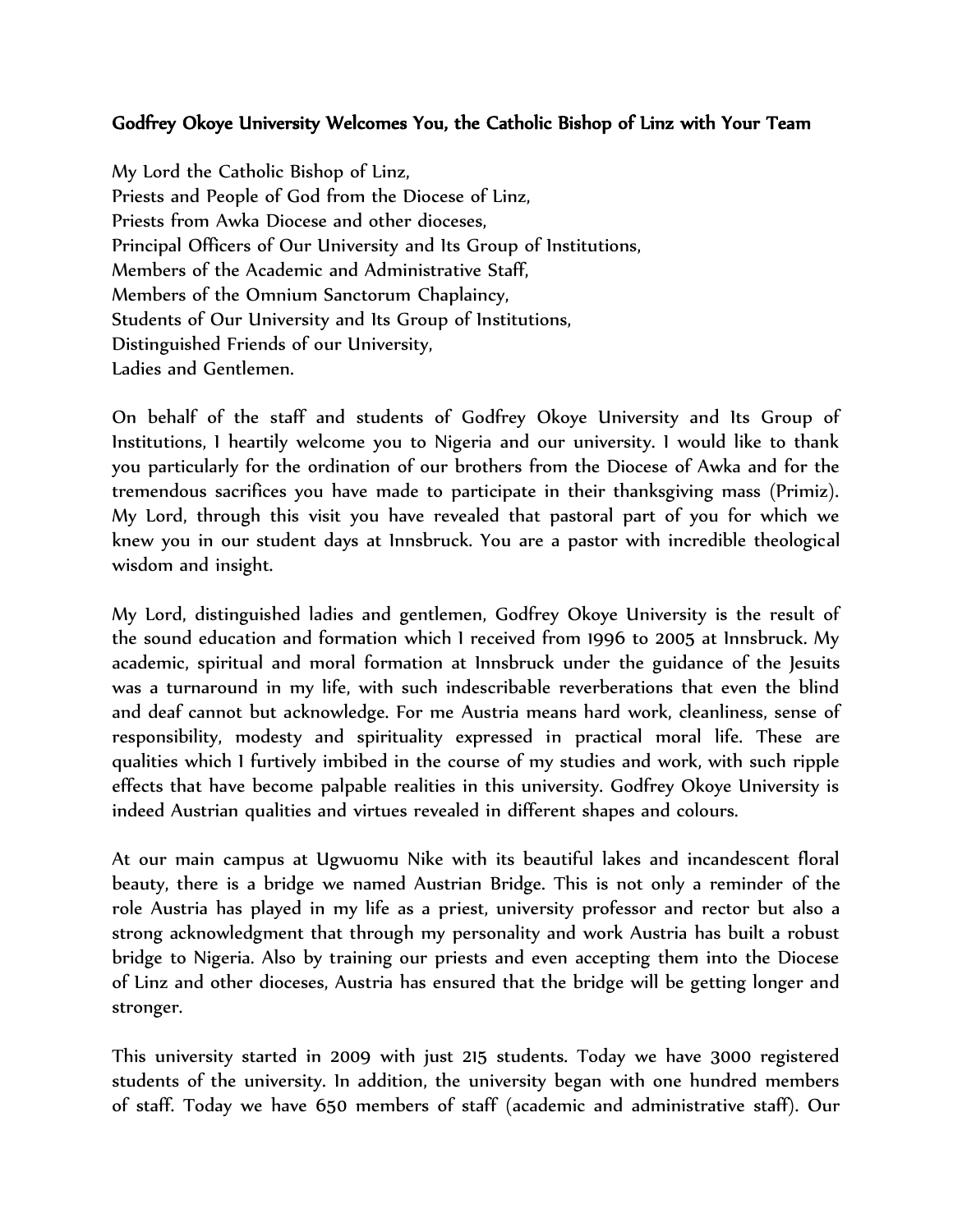university is called the fastest growing private university in the Southeast, and one of the fastest in Nigeria. When we add teachers of our nursery, primary, secondary and college of education to the number of our staff, then we have a total of one thousand workers. So apart from providing education, we have also offered job opportunities to our people. Distinguished ladies and gentlemen, you see how Austria has indirectly (through my work) contributed to the strengthening of both our economy and the education industry.

Furthermore, we started with just two faculties (Management and Social Sciences and Natural and Applied Sciences). Today we have five faculties and the following academic programmes:

Applied biology Accounting Architecture Banking & Finance Biochemistry Biotechnology Biology Education Business Management Business Education Chemistry Chemistry Education Computer Science Computer Science Education Economics Economics Education Education Management English & Literary Studies English & Literary Studies Education Geography and Environmental Management Geology and Mining Guidance and Counseling History, International Studies & Diplomacy History, International Studies & Diplomacy Education Industrial Chemistry Industrial Design Industrial Physics International Relations Law Marketing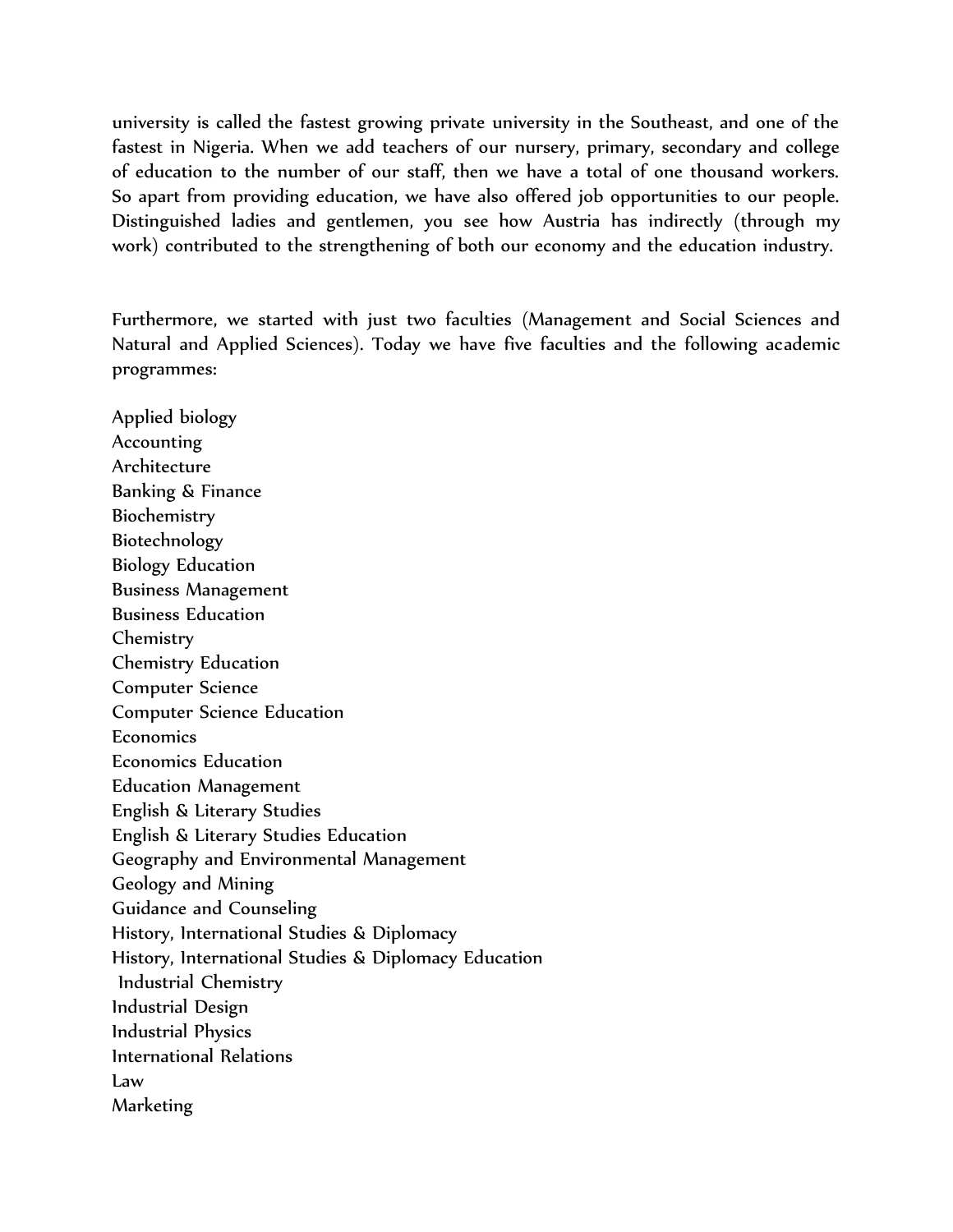Mathematics Mathematics Education Mass Communication Management Microbiology Music Political Science Political Science & Government Education Public Administration Physics Philosophy Physics Education Psychology Physics with Electronics Primary Education Religious Studies Sociology Statistics and Demography Social Studies Education

We also have a School of Postgraduate Studies.

Moreover, we have graduated five sets of students (about 1600) and our graduates are doing exceedingly well in all walks of life. It is on record that 70 percent of our graduates get jobs within two years after graduation. Recently a graduate of our university doing a master's programme at Bowie State University in the USA was the overall best graduating student in the master's programme at Bowie State University. Also a lot of students have won full scholarships to do their master's and doctoral degrees within and outside Nigeria. Godfrey Okoye University is indeed the Catholic University on the go!

Finally, let me thank you my Lord with you team for visiting us. Please do not relent in your effort to support the training of our priests in Austria, especially in your diocese. You have seen the result of such a good training in the work many of those educated in Austria do in this country. Let me also congratulate our brothers who were recently ordained priests in Austria. Please be good ambassadors of your country. Be part of the team of Nigerians who are presenting another fresh and positive face of Nigeria and showing that the devil is not as black as it is painted. Congratulations!

Rev. Prof. Dr. MMag. Christian Anieke Rector/ Vice Chancellor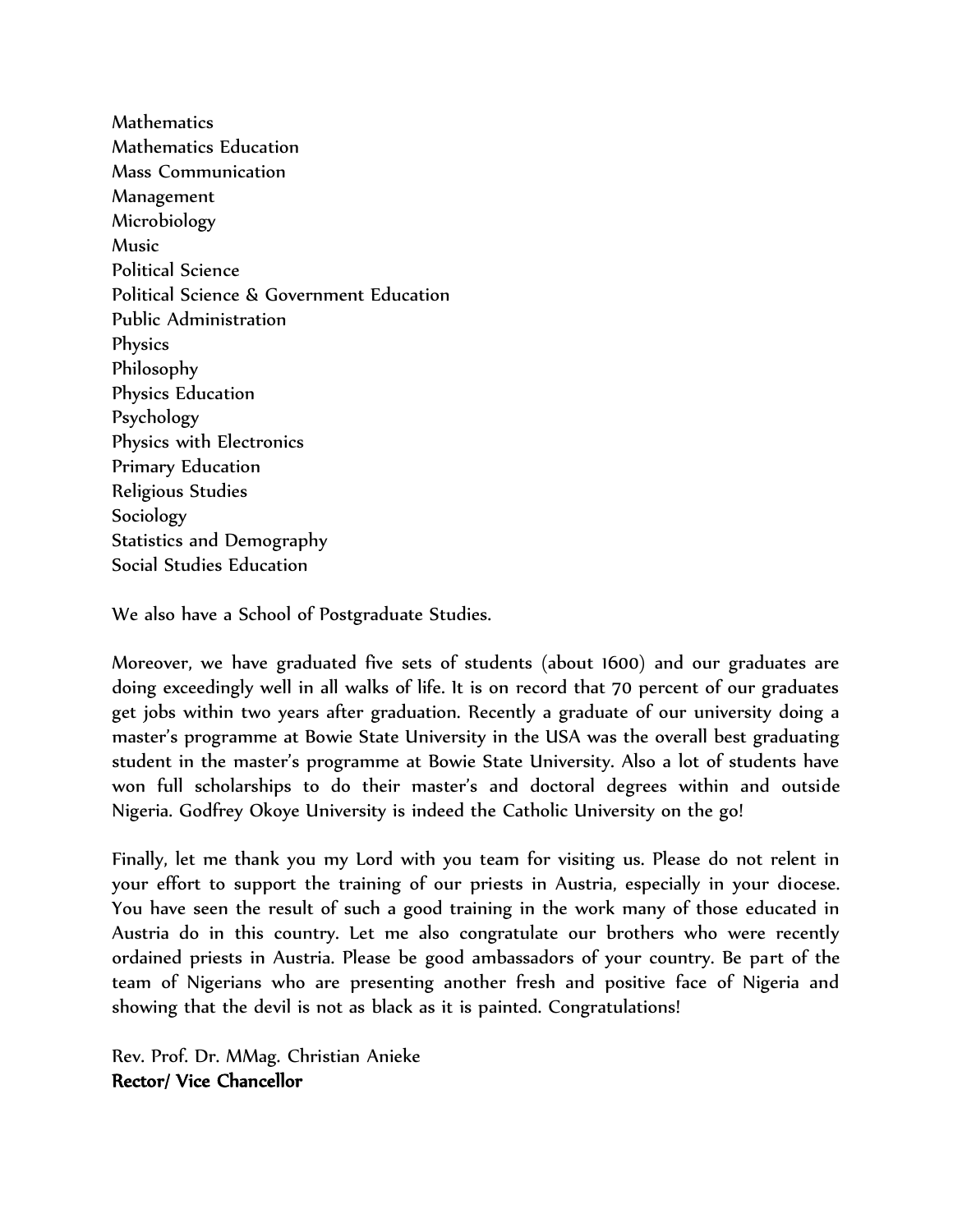## Godfrey Okoye University Welcomes You, the Catholic Bishop of Linz…

Die Godfrey Okoye Universität heißt Sie, Exzellenz, Herrn Bischof von Linz und Ihr Team herzlich willkommen! Exzellenz Herr Dr. Scheuer, Bischof von Linz, Priester, Ordensleute und Gäste der Diözese Linz, Priester der Diözese Akwa und anderer Diözesen, Angehörige des Direktorates unserer Universität und ihrer Gruppe von Institutionen, Akademische und Administrative Mitarbeiter, Gemeindemitglieder der Allerheiligen-Gemeinde, Verehrte Freunde unserer Universität, Sehr geehrte Damen und Herren,

Im Namen der Mitarbeiter und der Studenten der Godfrey Okoye Universität und Ihrer Institutionen heiße ich Sie von Herzen in Nigeria und in unserer Universität willkommen. Ich möchte Ihnen ganz besonders für die Weihe unserer Brüder der Diözese Awka danken sowie für die großen Opfer, die Sie gebracht haben, um an ihrer Primiz teilnehmen zu können.

Exzellenz, dieser Besuch zeigt uns einmal mehr Ihre immer pastorale Initiative, für die wir Sie schon aus unseren Studententagen in Innsbruck so gut kennen. Sie sind ein Seelsorger mit tiefreichender theologischer Weisheit und Erkenntnis.

Exzellenz, verehrte Damen und Herren, die Godfrey Okoye Universität ist das Resultat der fundierten Bildung und Ausbildung, die ich zwischen 1996 und 2005 in Innsbruck erhielt. Meine akademische, geistige und moralische Bildung unter der Leitung der Jesuiten in Innsbruck leitete eine unbeschreiblich nachhaltige Richtungsänderung in meinem Leben ein, die jeder Blinde sehen kann. Für mich bedeutet Österreich harte Arbeit, Reinheit, Verantwortungsbewusstsein und Bescheidenheit, die ihren geistigen Ausdruck in der Umsetzung eines moralischen Lebens finden. Dies alles sind Qualitäten, die ich im Verborgenen meines Studiums und meiner Arbeit dort aufgesogen habe und die in ihrer Konsequenz in dieser Universität konkrete Realität geworden sind. Die Godfrey Okoye Universität steht in der Tat für österreichische Qualitäten und Werte, die ihren Ausdruck hier in diversen Formen und Farben finden.

Auf unserem Campus in Ugwuomu Nike, mit seinen wunderschönen Seen und blühender Pracht in Flora und Fauna, gibt es eine Brücke, die wir die Österreichische Brücke genannt haben. Diese Brücke dient nicht nur zur Erinnerung an die wichtige Rolle, die Österreich in meinem Leben als Priester, Universitätsprofessor und Rektor gespielt hat,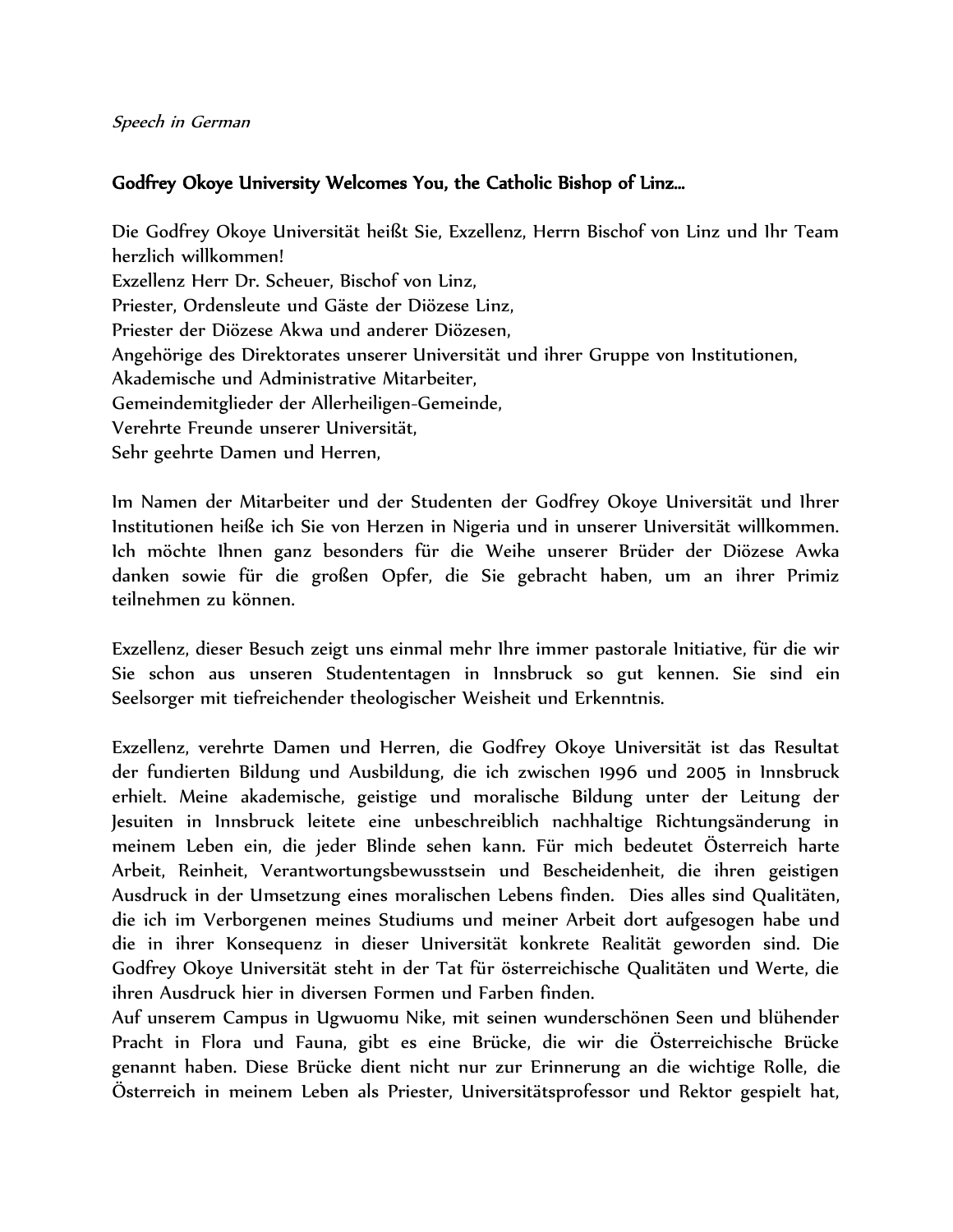sondern sie zeigt auch, dass Österreich durch meinen Charakter und durch meine Arbeit hindurch eine tragende Brücke zu Nigeria gebaut hat. Auch durch die Ausbildung unserer Priester und ganz besonders durch ihre Aufnahme in die Diözese Linz baut Österreich weiter an der Stabilität und der Länge dieser Brücke.

Diese Universität öffnete Ihre Toren 2009 mit 2015 Studenten. Heute haben wir 3.000 immatrikulierte Studenten. Diese Universität begann mit einhundert Mitarbeitern. Heute haben wir 650 Mitarbeiter (akademische und administrative Mitarbeiter). Es heißt, unsere Universität ist die private Universität im Südosten des Landes, die am schnellsten wächst und im ganzen Lande eine der Universitäten mit dem schnellsten Wachstum. Zählt man die Lehrer und Mitarbeiter unseres Kindergartens, unserer Grundschule, unserer weiterführenden Schule und unserem Erwachsenen-Kolleg hinzu, kommen wir auf eintausend Mitarbeiter. Neben unserem Bildungsauftrag sind wir einer der größten privaten Arbeitgeber in Enugu. Sehr geehrte Damen und Herren, Sie können sehen, welchen positiven Einfluss Österreich indirekt (durch meine Arbeit) auf Wirtschaft und Bildung hat.

Darüber hinaus haben wir 2009 mit nur zwei Fakultäten begonnen (Management und Sozialwissenschaften sowie Natur- und Angewandte Wissenschaften). Heute haben wir fünf Fakultäten mit den folgenden akademischen Programmen:

Angewandte Biologie Architektur Banken und Finanzen Biochemie Biologie als Lehrfach Biotechnologie Betriebswirtschaft Betriebswirtschaftslehre Bildungsgeschichte, Außenwirtschaft und Diplomatie Bildungsgeschichte, Außenwirtschaft und Diplomatie als Lehrfach Bildungswesen Chemie Chemie als Lehrfach Computerwissenschaften Computerwissenschaften als Lehrfach Coaching und Beratung Englisch und Englische Literatur Englisch und Englische Literatur als Lehrfach Finanzwissenschaften Geografie und Umweltwissenschaften Geologie und Bergbau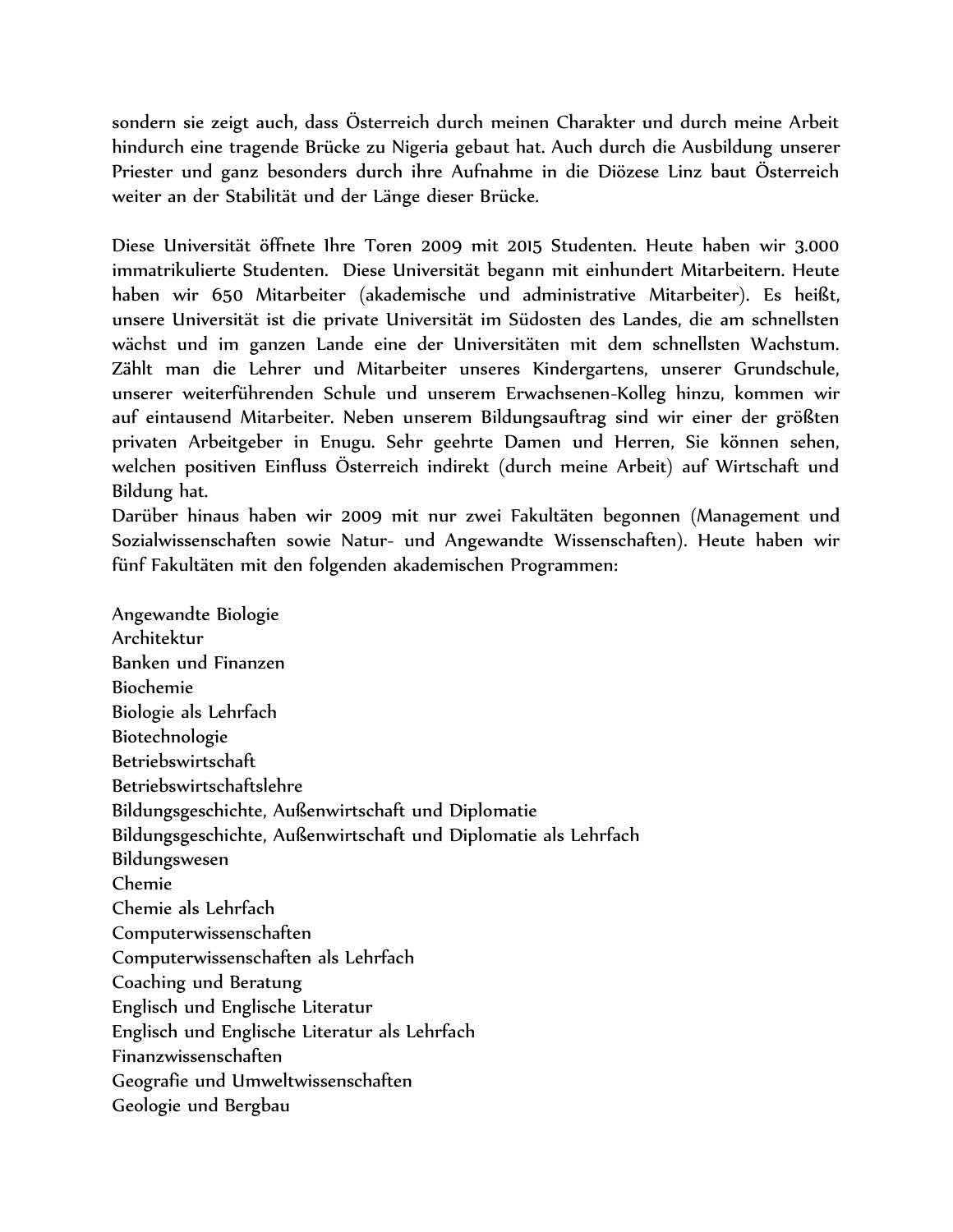Grundschulpädagogik Industriechemie Industriedesign Industriephysik Internationale Beziehungen Jura Marketing Mathematik Mathematik als Lehrfach Massenkommunikation Management Mikrobiologie Musik Öffentliche Verwaltung Philosophie Physik Physik mit Elektronik Politikwissenschaften Politikwissenschaften und Regierungsbildung Religiöse Studien Sozialwissenschaften Statistik und Demographie Sozialwissenschaften als Lehrfach Wirtschaftswissenschaften Wirtschaftslehre

Wir haben natürlich auch Programme für das Aufbaustudium (Masterstudium und Doktorat).

Bisher haben wir bereits fünf Absolventenjahrgänge verabschiedet (ca. 1.600 Studenten) und unsere Absolventen zeigen sich in allen Bereichen hoch perfomant. Offiziell finden 70 Prozent unserer Studenten innerhalb von zwei Jahren einen Arbeitsplatz. Kürzlich ist eine unserer Studentinnen in ihrem Masterprogramm an der Bowie State University in den USA zur besten Absolventin im Masterprogramm gekürt worden. Viele unserer Studenten haben Vollstipendien gewonnen und studieren in Masterprogrammen sowie in Doktoraten im In- und Ausland.

Die Godfrey Okoye Universität ist in der Tat eine Universität in Bewegung!

Schließlich möchte ich Ihnen, Exzellenz, und ihrem Team noch einmal ganz herzlich für Ihren Besuch danken. Bitte lassen Sie in Ihren Anstrengungen nicht nach, die Priesterausbildung in Österreich zu unterstützen, ganz besonders in Ihrer Diözese Linz.